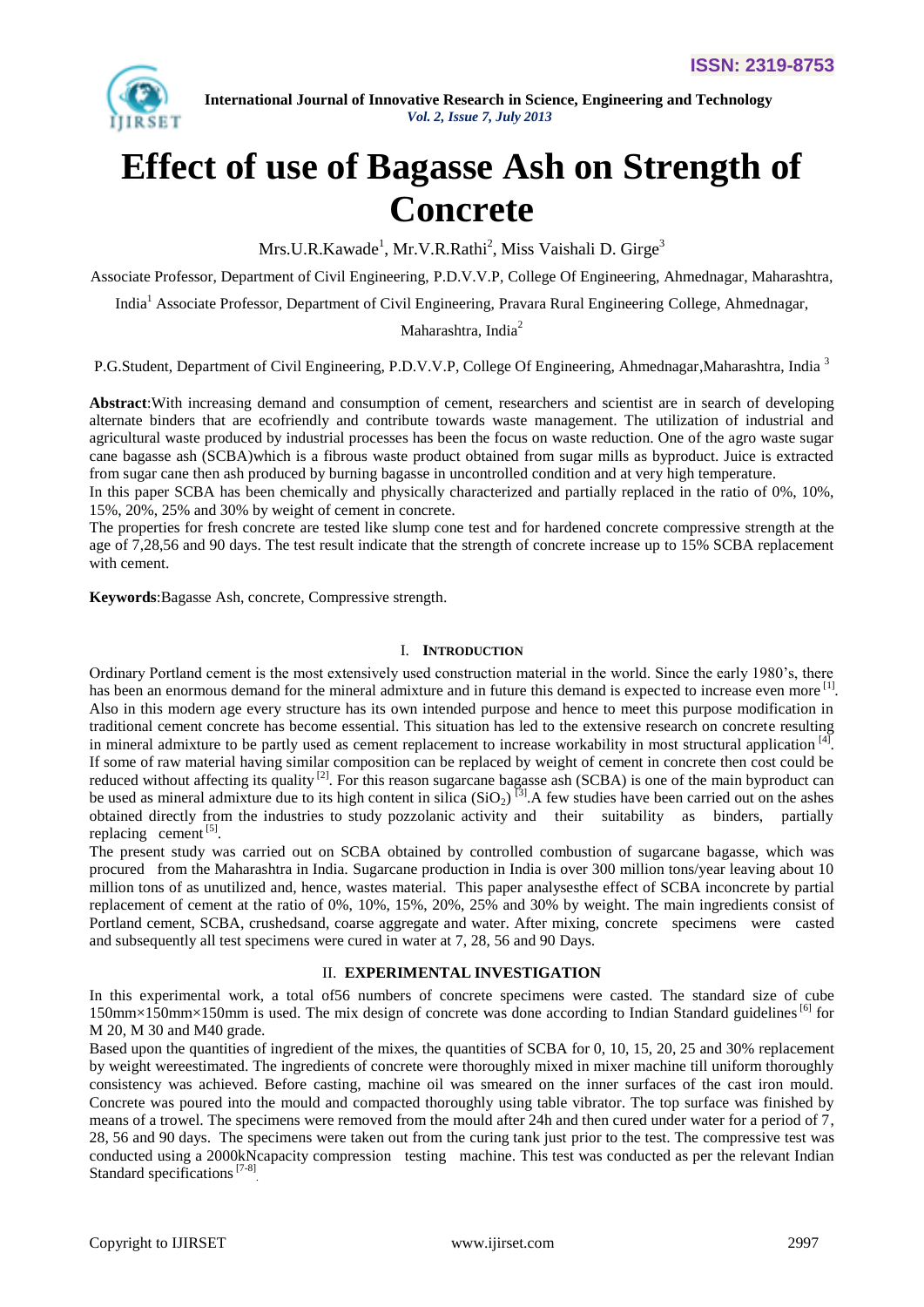

## *A. Material Details*

The materials used in this investigation are:

*Cement:* The OPC Cement of 53 gradewas used with fineness 6%and standard consistency 28%.

*Fine Aggregate:* Basalt stone crushed sand is used as fine aggregate. The sand particles should also pack to give minimum void ratio, higher voids content leads to requirement of more mixing water. In the present study the sand conforms to zone II as

Per the Indian standards  $^{[9]}$ . The specific gravity of sand is 2.64and fineness modulus is 3.35. Those fractions from 4.75 mm to 50 micron are termed as fine aggregate, and the bulk density of fine aggregate is  $1593.16$ kg/m<sup>3</sup>

*Coarse Aggregates:* The crushed aggregates used were 10mm and 20mm nominal size and are tested as per Indian standards<sup>[9]</sup> and results are within the permissible limit. The specific gravity and bulk density of 10 mm and 20mm aggregate are 2.78 and 2.83 and 1687 kg/ $m^3$  and 1792.31kg/ $m^3$ respectively And fineness modulus is 6.260and 6.734.

Water: Water available in the site campus conforming to the requirements of water for concreting and curing as per IS: 456-2009.

*Sugarcane Bagasse Ash:* The sugarcane bagasse consists of approximately 50% of cellulose, 25% of hemicelluloses and 25% of lignin. Each ton of sugarcane generates approximately 26% of bagasse (at a moisture content of 50%) and 0.62% of residual ash. The residue after combustion presents a chemical composition dominates by silicon dioxide (SiO2). In spite of being a material of hard degradation and that presents few nutrients, the ash is used on the farms as a fertilizer in the sugarcane harvests. In this sugarcane bagasse ash was collected during the cleaning operation of a boiler operating in the Ghodganga Sugar Factory, located in the city of Shirur (Pune), Maharashtra.

| Sr.<br>No.               | <b>Component</b>                               | Mass $\%$ |
|--------------------------|------------------------------------------------|-----------|
|                          | Silica $(SiO2)$                                | 66.89     |
| $\mathfrak{D}$           | Alumina $(Al2O3)$                              | 29.18     |
|                          | Ferric Oxide (Fe <sub>2</sub> O <sub>3</sub> ) |           |
| 3                        | Calcium Oxide (CaO)                            | 1.92      |
| 4                        | Magnesium Oxide (MgO)                          | 0.83      |
| $\overline{\phantom{0}}$ | Sulphur Tri Oxide $(SO_3)$                     | 0.56      |
| 6                        | Loss of Ignition                               | 0.72      |
|                          | Chloride                                       |           |

TABLE I CHEMICAL COMPOSITION OF SCBA

## *B. Experimental Results*

The strength results obtained from the experimental investigations are showed in tables. All the values are the average of the three trails in each case in the testing program of this study. The results are discussed as follows.



Fig. 1 Compressive strength of M 20 Grade concrete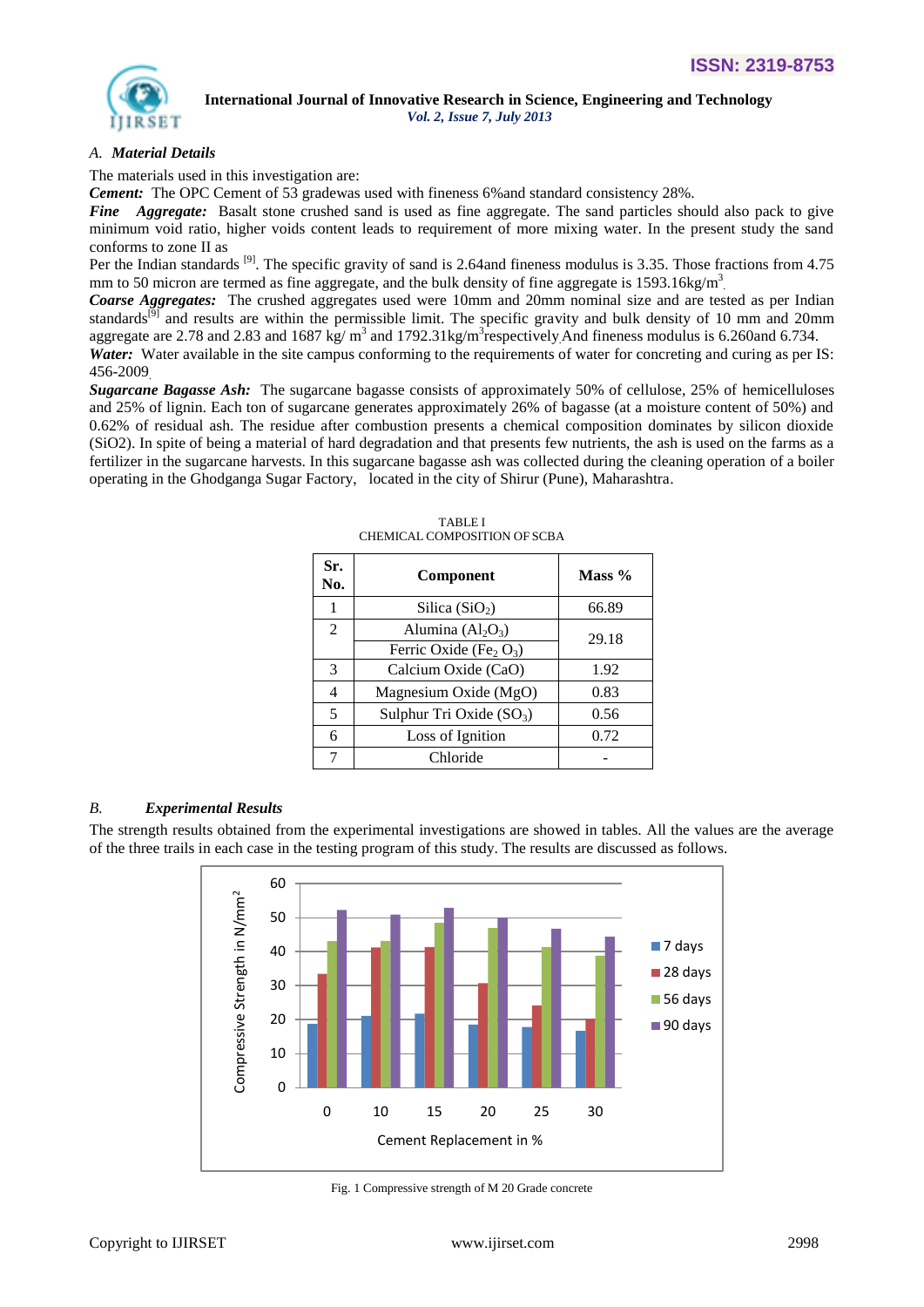



Fig. 2 Compressive strength of M 30 Grade concrete



Fig. 3 Compressive strength of M 40 Grade concrete

## III. **CONCLUSION**

The results show that the SCBA concrete had significantly higher compressive strength compare to that of the concrete without SCBA. It is found that the cement could be advantageously replaced with SCBA up to maximum limit of 15%. Although, the optimal level of SCBA content was achieved with 15.0% replacement. Partial replacement of cement by SCBA increases workability of fresh concrete; therefore use of super plasticizer is not essential.

#### **REFERENCES**

[1] Chan W.W.J, Wu C.M.L, "*Durability of concrete with high cement replacement*", Cement and Concrete Research, vol.30, pp865-879, 2000. NuntachaiChusilp, Chai Jaturapitakku, KraiwoodKiattikomal, "*Utilization of bagasse ash as a pozzolanic material in concrete*", Construction & Building Materials, vol.23, pp3352-3358, 2009.

[2] G.C. Cordeiro, R.D.ToledoFilho, L.M. Tavares, E.M.R. Fairbairn, "*Pozzolanic activity and filler effect of sugarcane bagasse ash in Portland cement and* 

*limemorters*", Cement and Concrete composites, vol. 30, pp410-418, 2008.

[3] S.A. Bhalchandra and Rajesh L. Shirale, "Performance of steel fiber reinforced metakaolin concrete", The Indian Concrete Journal, pp37-43, Aug 2011.